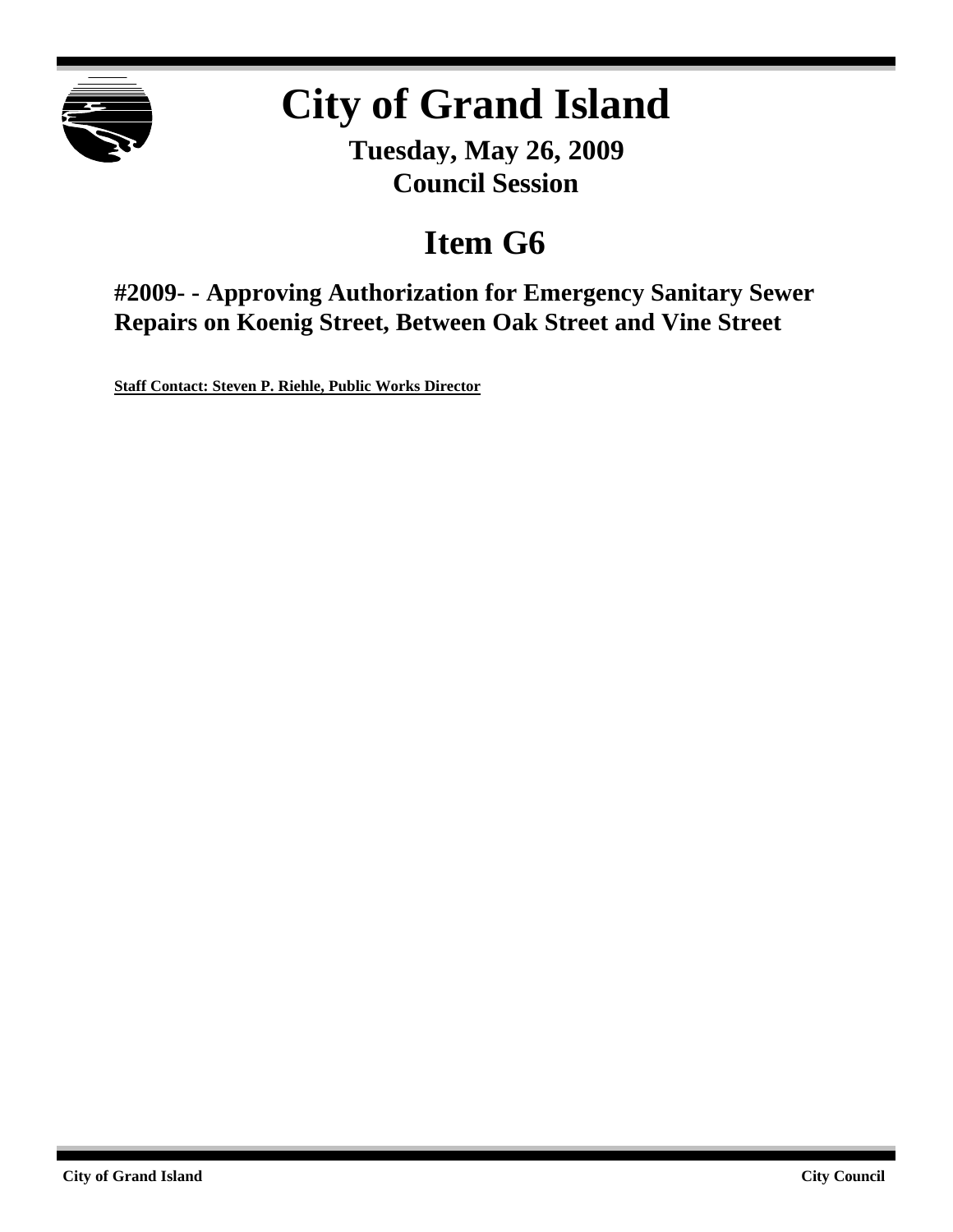# **Council Agenda Memo**

| From:           | Steven P. Riehle, Public Works Director                                                                                        |  |
|-----------------|--------------------------------------------------------------------------------------------------------------------------------|--|
| <b>Meeting:</b> | May 26, 2009                                                                                                                   |  |
| Subject:        | Approving Authorization for Emergency Sanitary Sewer<br>Repairs on Koenig Street, Between Oak Street and Vine<br><b>Street</b> |  |
| Item $\#$ 's:   | $G-6$                                                                                                                          |  |
| $Presenter(s):$ | Steven P. Riehle, Public Works Director                                                                                        |  |

### **Background**

Emergency sanitary sewer repairs are needed for a collpasing sanitary sewer line on Koenig Street, between Oak Street and Vine Street.

#### **Discussion**

The Diamond Engineering Company of Grand Island, Nebraska was hired at a maximum amount of \$35,000.00 to effect the necessary repairs. Contact was made with two other contractors, O'Hara Plumbing Company and Starostka Group, both of Grand Island, Nebraska, and neither was available to do the job.

Midlands Contracting, Inc. of Kearney, Nebraska will also be lining the 198 feet of sanitary sewer pipe between Oak and Vine Streets for a total cost of \$7,494.50.

The Diamond Engineering Company will be paid based on time and materials actually incorporated into the repair work, with a maximum of \$35,000.00. We are requesting permission to use the emergency procurement procedures as outlined in Section 27-13 of the City Code.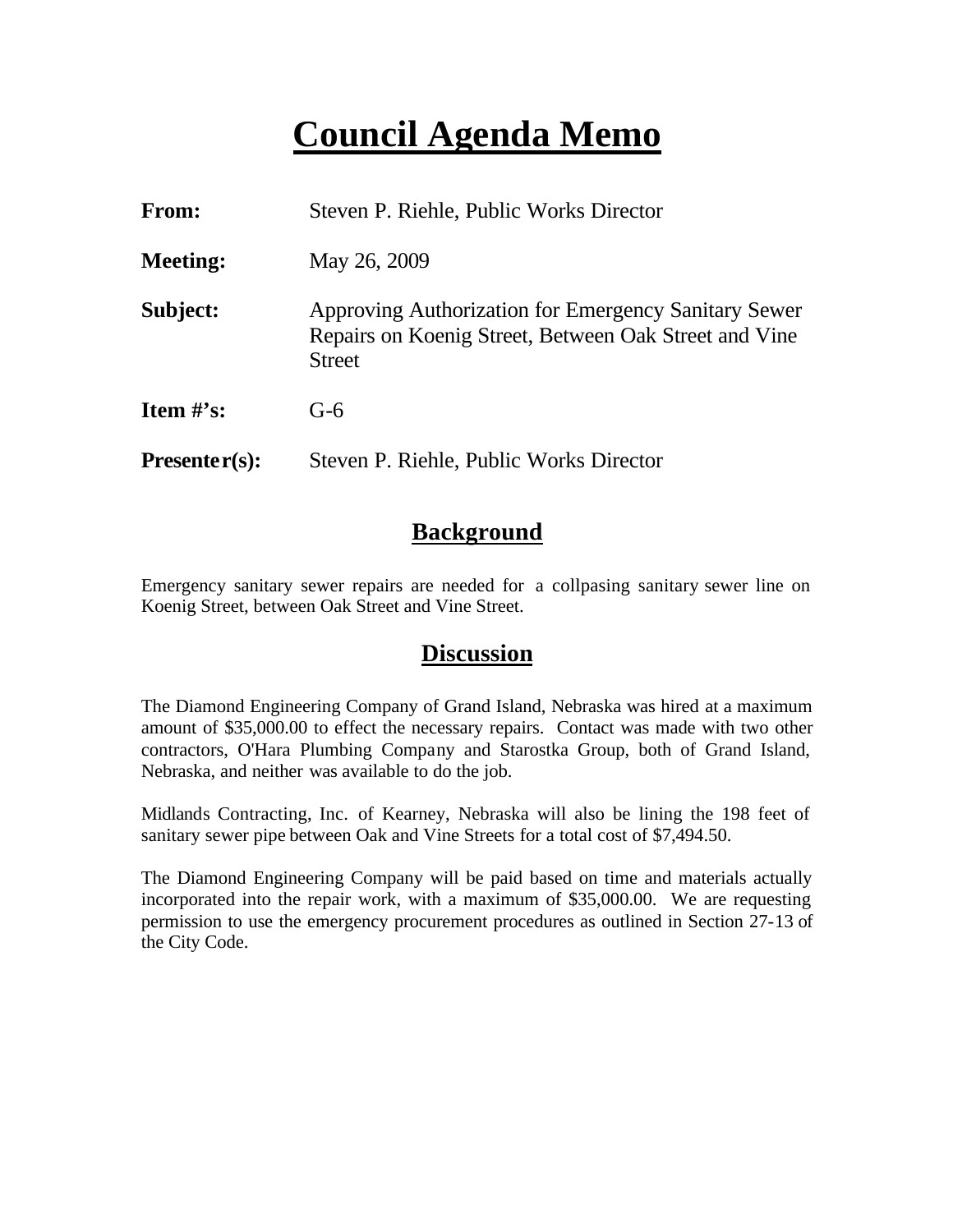## **Alternatives**

It appears that the Council has the following alternatives concerning the issue at hand. The Council may:

- 1. Move to approve
- 2. Refer the issue to a Committee
- 3. Postpone the issue to future date
- 4. Take no action on the issue

# **Recommendation**

City Administration recommends that the Council approve usage of the City's Emergency Procurement Procedures and pass a resolution authorizing The Diamond Engineering Company of Grand Island, Nebraska to perform the repairs and Midlands Contracting, Inc. of Kearney, Nebraska to line the 198 feet of sanitary sewer pipe.

### **Sample Motion**

Motion to approve the usage of the City's Emergency Procurement Procedures and authorize The Diamond Engineering Company of Grand Island, Nebraska to peform the repairs and Midlands Contracting, Inc. of Kearney, Nebraska to line the 198 feet of sanitary sewer pipe.